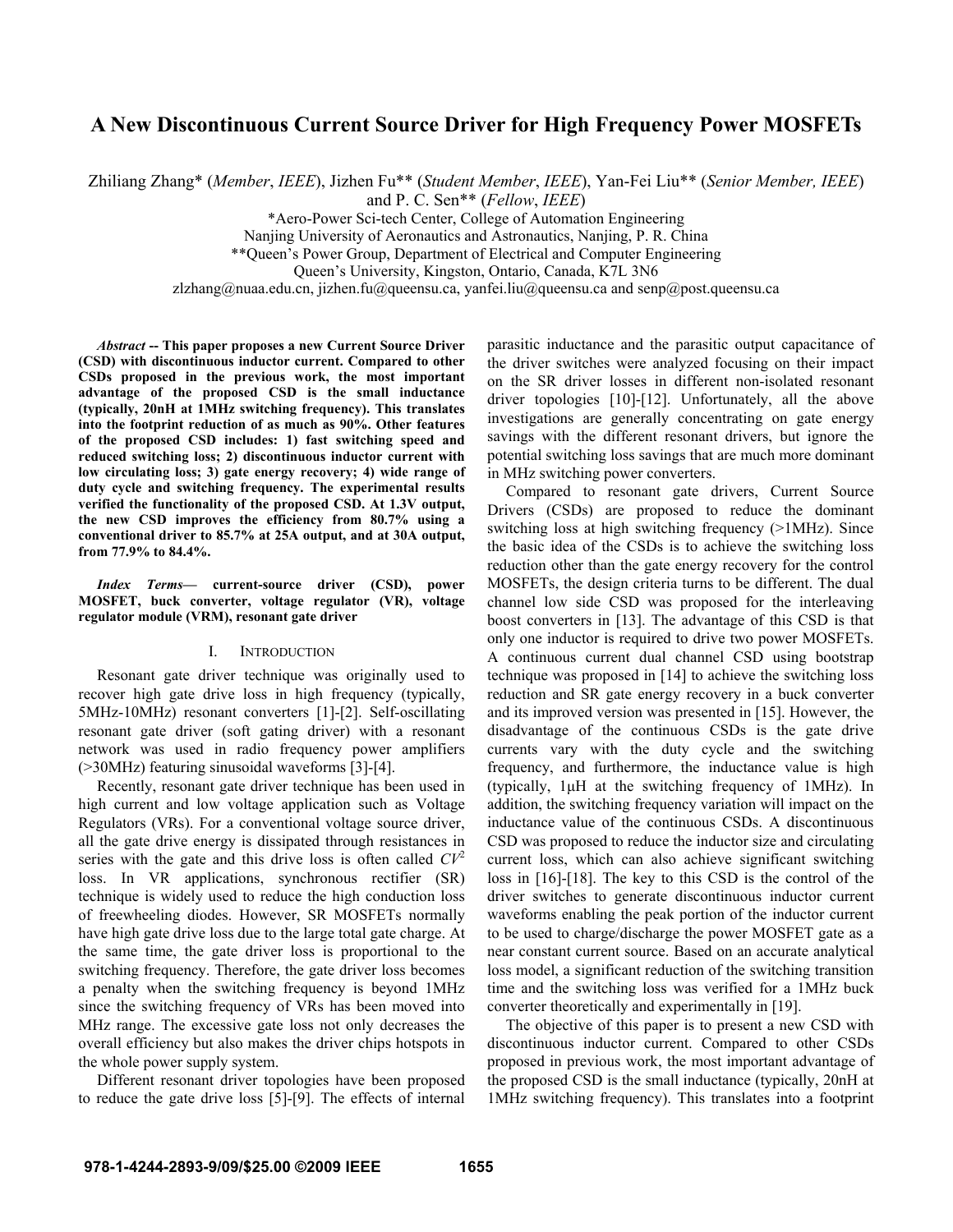reduction of 90%. Other features of the proposed CSD includes: 1) fast switching speed and reduced switching loss; 2) discontinuous inductor current with low circulating loss; 3) wide range of duty cycle and switching frequency; 4) high noise immunity.

#### II. PROPOSED CSD AND ITS PRINCIPLE OF OPERATION

The proposed CSD is illustrated in Fig. 1. It consists of four drive switches,  $S_1$ - $S_4$ , a small inductor  $L_r$  and a series capacitor  $C_s$ .  $V_D$  is the gate drive voltage. In the analysis, it is assumed that the same MOSFETs (n-channel) are used for  $S_1$ - $S_4$ .  $S_1$ - $S_4$  are controlled to allow the inductor current to be discontinuous and the power MOSFET can be turned on or off with a non-zero pre-charge current. During charging, or discharging of the power MOSFET, the excess stored energy in the inductor is allowed to return to the series capacitor  $C_s$ and drive voltage source.



Fig. 2 illustrates the control gating signals, inductor current  $i_{Lr}$ , gate current  $i_G$  and power MOSFET gate-tosource voltage  $v_{GS}$ . The key waveforms to note are: 1)  $S_1$  and *S*2 are switched out of phase with complimentary control to drive  $Q$ ; 2) the inductor current  $i_{Lr}$  is discontinuous to minimize conduction loss compared to the continuous circulating current as shown in dotted line; 3) the gate drive current  $i_G$  is relatively constant during turn on and turn off

transition, which achieves fast switching speed of the power MOSFET.

#### *A. Principle of Operation*

There are eight switching modes in one switching period. The operation of the circuit is explained in the following paragraphs. The equivalent circuits of turn on transition are illustrated in Fig. 3 (a)-(d).  $D_1$ - $D_4$  are the body diodes of  $S_1$ - $S_4$ .  $C_1$ - $C_2$  are the intrinsic drain-to-source capacitors of  $S_1$  and  $S_2$ .  $C_{gs}$  is the intrinsic gate-to-source capacitor of the main power MOSFET *Q*. The switching transitions of charging and discharging  $C_{gs}$  are during the intervals of  $[t_1, t_2]$  and  $[t_5, t_6]$  $t_6$ ] respectively as shown in Fig. 2. The peak current  $i_G$  during  $[t_1, t_2]$  and  $[t_5, t_6]$  are nearly constant during the switching transition, which ensures fast charging and discharging the gate capacitance of *Q* including the miller capacitor. Initially, it is assumed that the power MOSFET is in the off state before time  $t_0$ .

1) Mode 1  $[t_0, t_1]$  [Fig. 3 (a)]: Prior to  $t_0$ ,  $S_2$  is on and the gate of  $Q$  is clamped to ground. At  $t_0$ ,  $S_3$  turns on (with ZCS) allowing the inductor current  $i_{Lr}$  to ramp up through  $D_4$ . The current path during this interval is  $C_s - L_r - S_3 - D_4 - S_2$ . This interval is the inductor current pre-charge interval and it ends at time *t*1, which is a pre-determined time set by the user. Since  $S_2$  is in the on state, the gate of  $Q$  is always clamped low.

2) Mode 2  $[t_1, t_2]$  [Fig. 3 (b)]: At  $t_1$ ,  $S_2$  is turned off, which allows the inductor current to begin to charge the gate capacitor  $C_{gs}$ .  $i_{Lr}$  charges  $C_2$  plus the input capacitor  $C_{gs}$  and discharges  $C_1$  simultaneously. Due to  $C_1$  and  $C_2$ ,  $S_2$  is zerovoltage turn off. The inductor current continues to ramp up from the pre-charged level.

3) Mode 3  $[t_2, t_3]$  [Fig. 3 (c)]: At  $t_2, v_{c2}$  rises to  $V_D$  and  $v_{c1}$ decays to zero. The body diode  $D_1$  conducts and  $S_1$  turns on under zero-voltage condition. The inductor current continues to conduct through the path  $C_s - L_r - S_3 - D_4 - S_1$ . This interval continues for a short duration until *t*3. During this interval, the gate of  $Q$  is clamped to the drive voltage  $V<sub>D</sub>$ . This interval ends when the inductor current reaches zero at  $t_3$ . It is noted that it is during this interval when the stored energy in the inductor is returned to *Cs*. Also during this interval, the inductor voltage has become reverse biased, so the inductor current quickly ramps down towards zero.

4) Mode 4 [*t*3, *t*4] [Fig. 3 (d)]: At *t*3, *D*4 turns off (with ZCS) and the inductor current is zero. During this interval, the gate of *Q* remains clamped high. This interval ends at *t*<sup>4</sup> when the pre-charged interval for the turn off cycle begins as dictated by the PWM control signals.

The equivalent circuits of turn off intervals are illustrated in Fig. 4 (a)-(d).

5) Mode 5 [*t*4, *t*5] [Fig. 4 (a)]: At *t*4, *S*4 turns on (with ZCS). Since  $S_1$  was previously on, the inductor current  $i_{Lr}$ begins to ramp negative through the path  $C_s$ - $S_1$ - $S_4$ - $D_3$ - $L_r$ . The energy charge the inductor is provided by *Cs*. During this interval, the gate of  $Q$  remains clamped to  $V<sub>D</sub>$ . This interval

*t*

*t*

*t*

*t*

*t*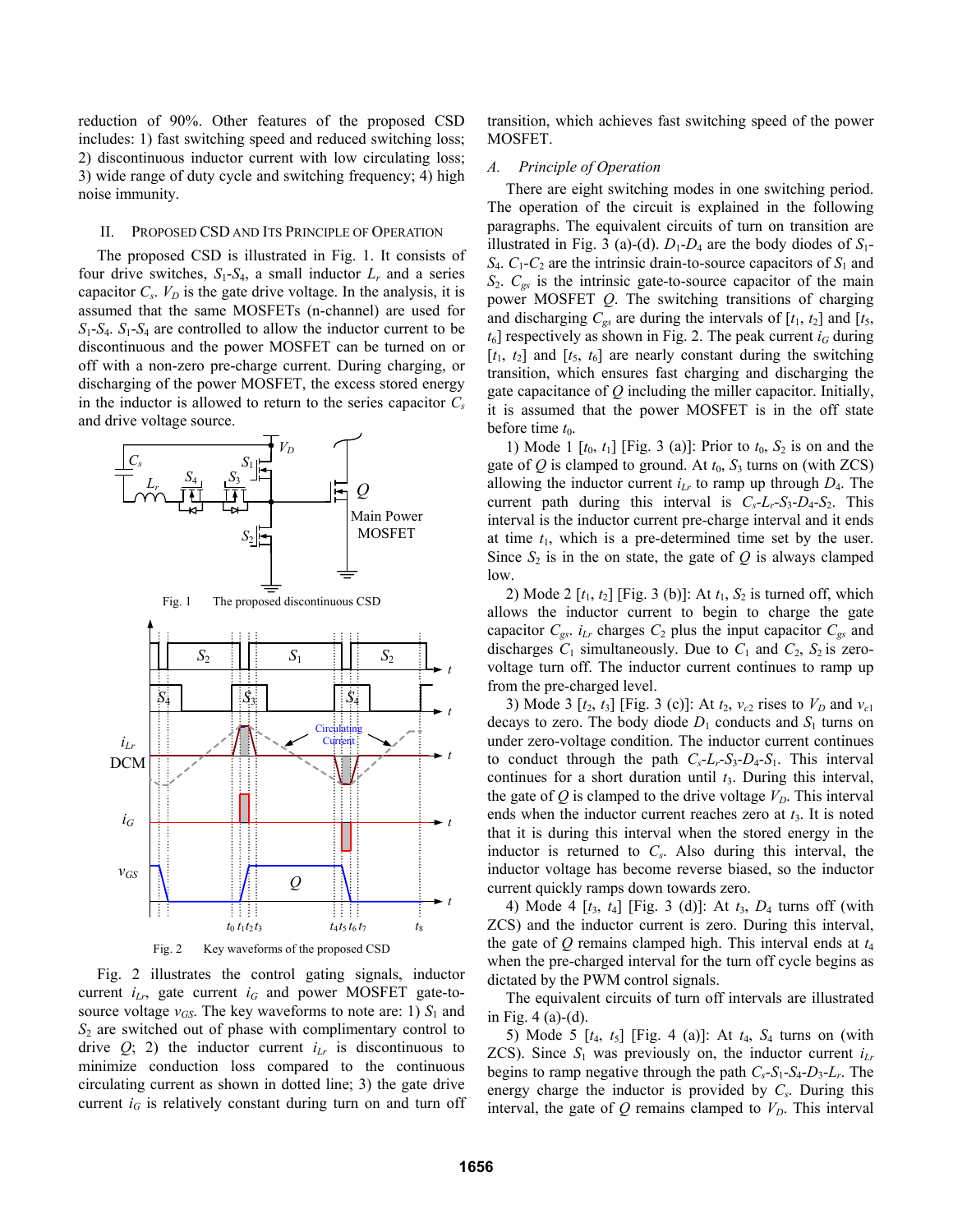ends at  $t_5$ .

6) Mode 6  $[t_5, t_6]$  [Fig. 4 (b)]: At  $t_5$ ,  $S_1$  is turned off, which allows the inductor current to begin to discharge the gate capacitor  $C_{gs}$ .  $i_{Lr}$  discharges  $C_2$  plus the input capacitor  $C_{gs}$ and charges  $C_1$  simultaneously. Due to  $C_1$  and  $C_2$ ,  $S_1$  is zerovoltage turn off. The inductor current continues to ramp negative from the pre-charged level.

7) Mode 7  $[t_6, t_7]$  [Fig. 4 (c)]: At  $t_6$ ,  $v_{c1}$  rises to  $V_D$  and  $v_{c2}$ decays to zero. The body diode  $D_2$  conducts and  $S_2$  turns on under zero-voltage condition. The inductor current continues to conduct through the path  $C_s - L_r - D_3 - S_4 - S_2$ . This interval continues for a short duration until  $t_7$ . During this interval, the inductor voltage has become reverse biased, so the inductor current quickly ramps down towards zero. It is noted that it is during this interval when the stored energy in the inductor is returned to the drive voltage source. During this interval, the gate of *Q* is clamped low. This interval ends when the inductor current reaches zero at  $t_7$ .

8) Mode 8 [*t*7, *t*8] [Fig. 4 (d)]: At *t*7, *D*3 turns off (with ZCS) and the inductor current is zero. During this interval, the gate of  $Q_1$  remains clamped low. This interval ends at  $t_8$ when the pre-charged interval for the turn on cycle begins and the entire process repeats as dictated by the PWM control signal.





*B. Gate Drive Current of The Power MOSFET* 

The pre-charge current to turn on and turn off the power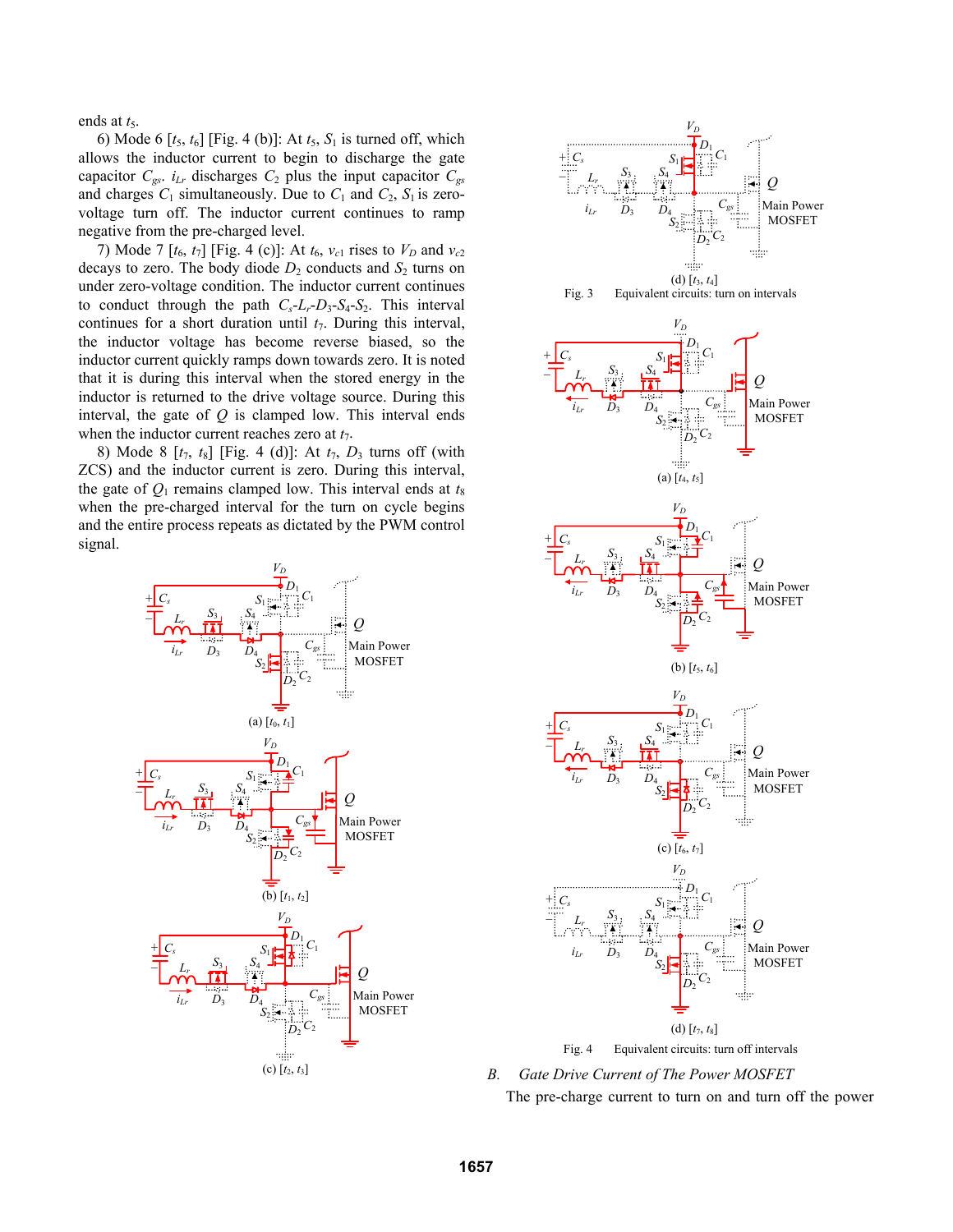MOSFET is decided by the voltage to charge the currentsource inductor and the pre-charge time. For the turn on current, the voltage to charge the inductor is  $(V_D - V_{Cs})$  and the pre-charge time from  $t_0$  to  $t_1$  ( $t_{10}$ ). For the turn off current, the voltage to charge the inductor is  $V_{Cs}$  and the pre-charge time from  $t_4$  to  $t_5$  ( $t_{54}$ ).

From the volt-second balance condition across the inductor, (1) should be satisfied

$$
(V_D - V_{Cs}) \cdot t_{10} = V_{Cs} \cdot t_{32} \tag{1}
$$

where  $V_D$  is the drive voltage and  $V_{Cs}$  is the DC voltage across the capacitor.

From (1), assuming  $t_{10} = t_{32}$ , the DC voltage across the series capacitor is

$$
V_{Cs} = \frac{V_D}{2} \tag{2}
$$

The pre-charge current to turn on the power MOSFT is

$$
I_{G\_on} = \frac{V_D - V_{Cs}}{L_r} \cdot t_{10}
$$
 (3)

From (2) and (3), the turn on current is

$$
I_{G\_on} = \frac{V_D}{2L_r} t_{10}
$$
 (4)

From (2), the pre-charge current to turn off the power MOSFET is

$$
I_{G\_off} = \frac{V_{Cs}}{L_r} \cdot t_{54} = \frac{V_D}{2L_r} \cdot t_{54}
$$
 (5)

From (4) and (5), by changing pre-charge time  $t_{10}$  and  $t_{54}$ , the turn-on gate current and turn-off gate current can be decided. It is also noted that compared to the discontinuous CSD in [16], since the actual voltage over the inductor is reduced by half as  $V_D/2$ , for the same pre-charge time and gate drive current, the proposed CSD can further reduce the inductance value by half.

#### *C. Benefits of The Proposed CSD*

The advantages of the new CSD are highlighted as follows:

1) Small current source inductance

One of the most important advantages of the proposed CSD is the small inductance. Compared to the continuous CSDs proposed in [13] and [14], which have the inductance value around 1μH at the switching frequency of 1MHz, the inductance of the proposed circuit is only about 20nH. This is a significant reduction of the inductance value. For example, if Coilcraft Surface Mount (SMT) DS3316 [20] is chosen as 1μH inductor, while Coilcraft SMT 1812SMS [20] is chosen as 22nH inductor, the footprint reduction is as much as 90%. This yields a significant space saving on the Mother Board.

2) Significant reduction of the switching transition time and switching loss

The key idea of the proposed CSD is to control the four drive switches to create a constant current source to drive the main power MOSFETs. During the switching transition [*t*1,

 $t_2$ ] and  $[t_5, t_6]$  (see Fig. 2), the proposed CSD uses the precharge inductor current to drive the control MOSFET and absorbs the prarasitic inductance. This reduces the propagation impact of the parasitics during the switching transition, which leads to a reduction of the switching transition time and switching loss. At the same time, the discontinuous current does not increase the circulating loss compared to other continuous CSDs.

3) Gate energy recovery

The stored energy in the inductor is returned to the series capacitor  $C_s$  during  $[t_2, t_3]$  and is retuned to the drive voltage source during  $[t_6, t_7]$  (see Fig. 2). One benefit of the gate energy recovery capability is that high gate drive voltage can be used to further reduce  $R_{DS(on)}$  conduction loss.

4) Wide range of duty cycle and switching frequency

In a high frequency buck converter, the duty cycle is required to response fast during a transient event. At the same time, in order to improve the efficiency in a wide load range, the switching frequency of a buck converter may need to vary according to the load condition. The proposed CSD operates correctly for duty cycles ranging from 0%-100%. The gate drive current (current-source inductor current) only depends on the pre-charge time and is independent of duty cycle and switching frequency, so it is suitable for different types of control and wide operating conditions.

5) High noise immunity

With the new CSD, the gate terminal of the power MOSFETs are clamped to either the drive voltage source via a low impedance path  $(S_1 \text{ fairly small } R_{DS(on)})$  or the source terminal via  $S_2$ . This offers high noise immunity and leads to the alleviation of *dv*/*dt* effect.

## *D. Proposed High Side CSD and Hybrid Gate Drive Scheme*

Fig. 5 illustrates the proposed high side CSD for nonground referenced power MOSFET. It uses a bootstrap circuit consisting of a diode  $D_f$  and a bootstrap capacitor  $C_f$ . This CSD can be used to the control MOSFET in a buck converter to achieve fast switching and reduced switching loss.



Fig. 5 Proposed high side CSD

Fig. 6 illustrates another version of the high side CSD using  $C_{s1}$  and  $C_{s2}$  in series as the bootstrap capacitor, where  $C_{s1}$  and  $C_{s2}$  also serve as the bootstrap capacitors.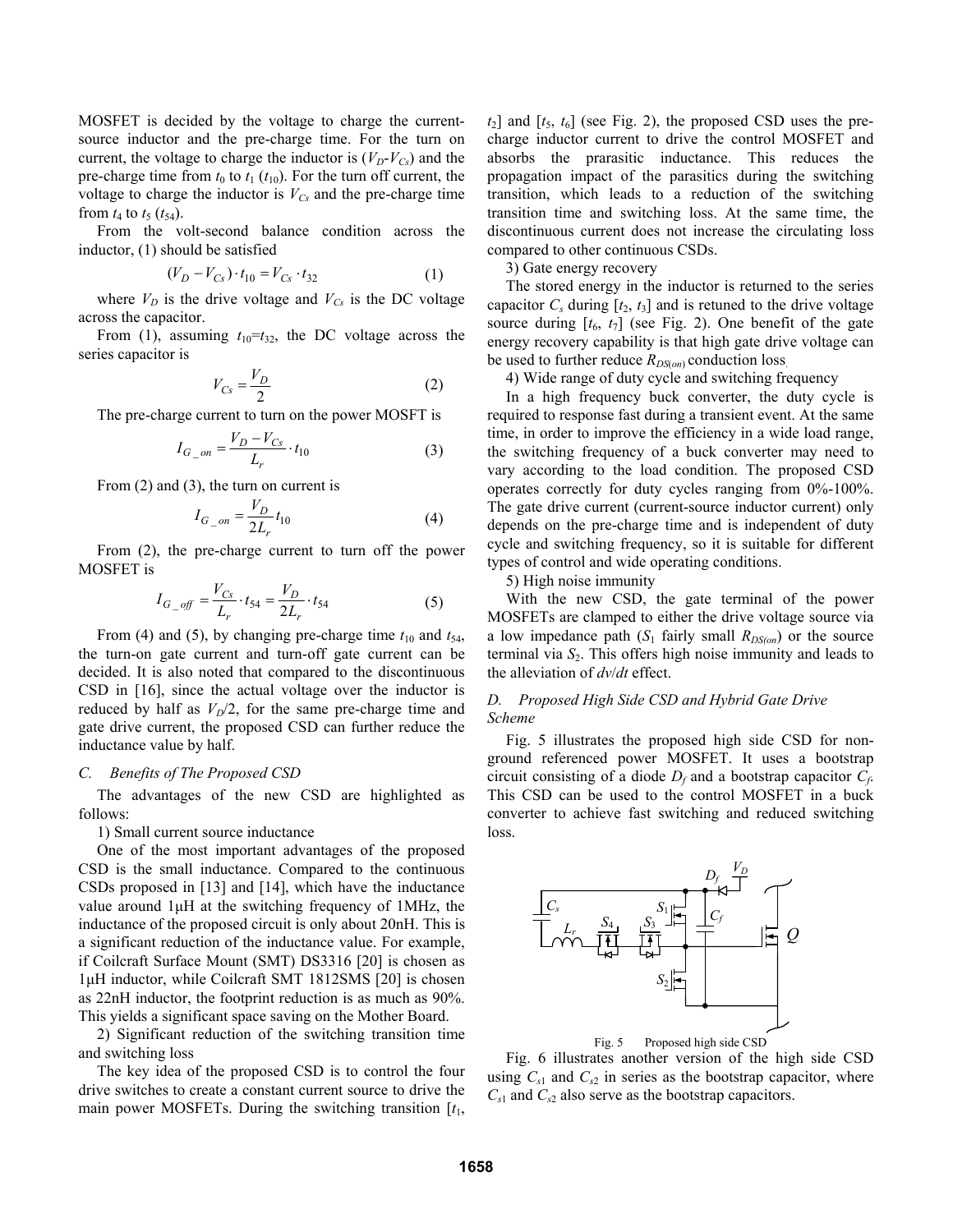

Fig. 6 Proposed high side CSD using series capacitors

Fig. 7 shows the loss breakdown of buck converter with the conventional voltage source driver. Carefully investigating the switching behavior of the MOSFETs in a synchronous buck converter, we can observe that the switching loss of the control MOSFET is dominant among the total loss breakdown as shown in Fig. 7.

**Vin=12V, Io=20A, Vo=1.5, Fs=1MHz**



Fig. 7 Loss breakdown of the buck converter with the conventional voltage source driver (*L<sub>s</sub>*=1nH, *L<sub>D</sub>*=2nH, control MOSFET: Si7860DP and SR: Si7336ADP)





For the control MOSFET, the common source inductance results in high switching loss, especially, turn-off loss, which makes the fast turn-off transition more desirable. However, on the other hand, for the SR, it almost has much lower switching loss since its output capacitor has been discharged to zero before it turns on, which can be regarded to achieve

Zero-voltage-switching (ZVS). Moreover, due to the ZVS condition, no miller charge is present and the gate charge is saved by around 30%. Also, the common-source inductance could help to improve the *dv*/*dt* immunity of the SR MOSFET. So the conclusion is that control MOSFET and the SR MOSFET have different switching behavior as far as the parasitics are concerned.

Therefore, a new hybrid gate drive scheme is proposed for a buck converter as shown in Fig. 8. For the control MOSFET  $Q_1$ , the proposed high side CSD is used to achieve the switching loss reduction. For the SR *Q*2, the conventional voltage source driver is used for low cost and simplicity. PWM SR is the signal fed into the voltage source driver.

## III. LOSS ANALYSIS AND DESIGN PROCEDURE

Based on the principle of operation, the loss analysis is presented in this section. This provides design guideline for the proposed CSD.

## *A. Loss Analysis*

## 1) Conduction Loss

Fig. 9 illustrates the power MOSFET gate voltage and gate drive current waveforms during the turn on interval. The current paths are also listed under the waveforms.



Fig. 9 Detailed inductor current and power MOSFET gate voltage waveforms during the turn on interval

Interval  $[t_0, t_1]$  [see Fig. 3 (a)]: The inductor current path is  $S_3 - D_4 - S_2$ .

The RMS current is

$$
I_{RMS\_t10} = I_{G\_on} \cdot \sqrt{\frac{t_{10} \cdot f_s}{3}}
$$
 (6)

where  $I_{G \text{ on }}$  is the pre-charge turn on current from (3). The average value is

$$
I_{Aver\_t10} = \frac{I_{G\_on}}{2} \cdot t_{10} \cdot f_s \tag{7}
$$

The total conduction loss is

$$
P_{t10} = 2I^2 \, \text{RMS}_{t10} \cdot R_{DS(on)} + I_{Aver_{t10}} \cdot V_F \tag{8}
$$

From  $(6)$ ,  $(7)$  and  $(8)$ ,  $P_{t10}$  becomes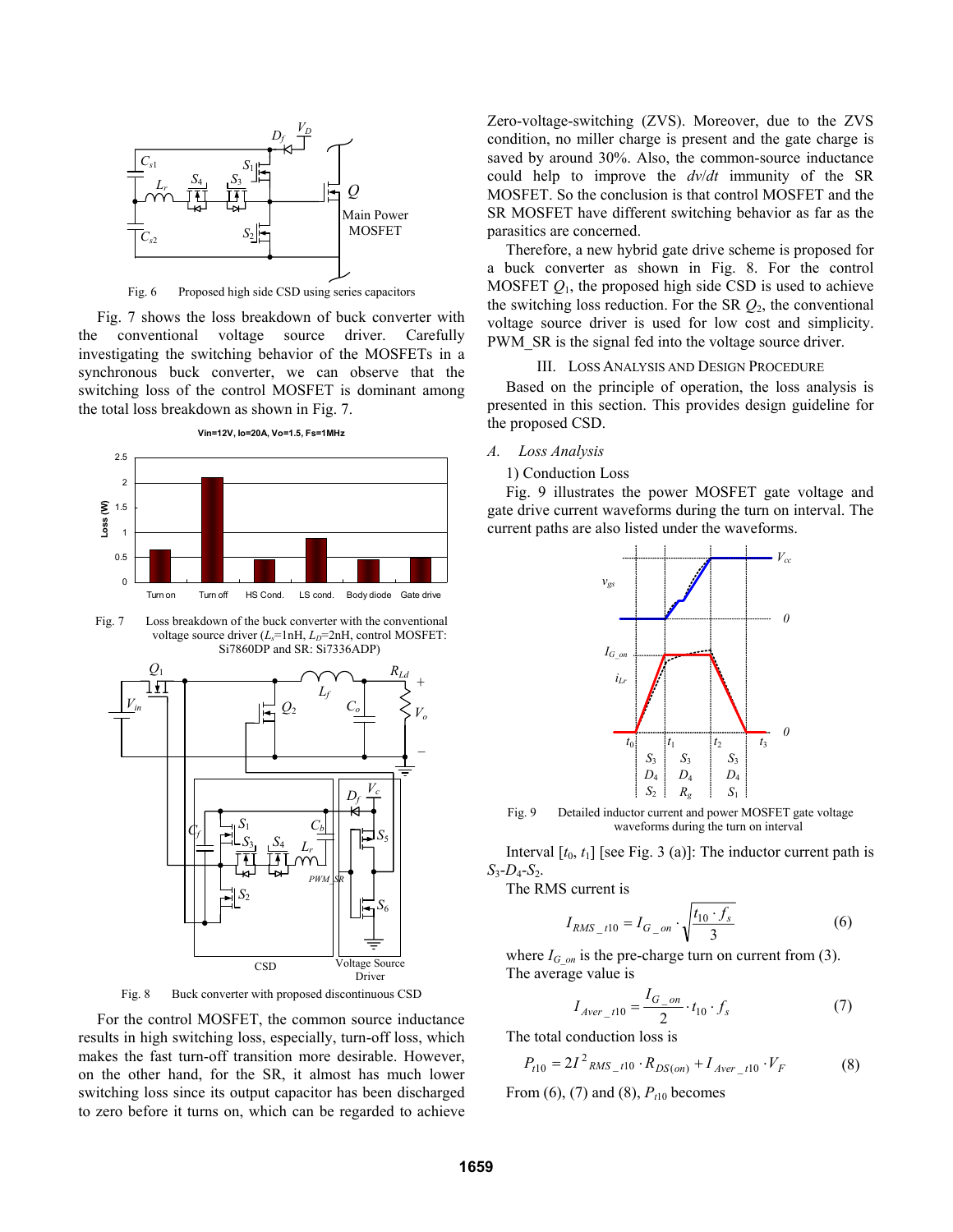$$
P_{t10} = \frac{2}{3}I^2 G_{-}ont_{10}f_s R_{DS(on)} + \frac{1}{2}I_{G_{-}on}V_F t_{10}f_s
$$
 (9)

where  $R_{DS(on)}$  is the on-resistance of  $S_1$ - $S_4$ , assuming  $S_1$ - $S_4$ are same and  $V_F$  is the diode forward voltage.

Interval  $[t_1, t_2]$  [see Fig. 3 (b)]: the inductor current path is *S*3-*Rg-D*4 to charge gate capacitor *Cgs*

The RMS current is

$$
I_{RMS_{-}t21} = I_{G_{-}on} \sqrt{t_{21} f_s}
$$
 (10)

The average value is

$$
I_{Aver\_t21} = I_{G\_on} t_{21} f_s \tag{11}
$$

The total conduction loss is

$$
P_{t21} = I^2_{RMS_t121} \cdot R_{DS(on)} + I^2_{RMS_t121} \cdot R_g
$$
  
+  $I_{Aver_t21} \cdot V_F$  (12)

From (10), (11) and (12), (13) is obtained

$$
P_{t21} = I^2_{RMS_t/21} \cdot R_{DS(on)} + I^2_{RMS_t/21} \cdot R_g
$$
  
+  $I_{Aver_{t21}} \cdot V_F$  (13)

where  $R_{DS(0)}$  is the on- resistance of  $S_1$ - $S_4$ , assuming  $S_1$ - $S_4$ are same,  $R_g$  is the gate mesh resistance and  $V_F$  is the diode forward voltage.

Interval  $[t_2, t_3]$  [see Fig. 3 (c)]: The inductor current path is  $S_3 - D_4 - S_1$ .

The RMS current is

$$
I_{RMS\_t32} = I_{G\_on} \cdot \sqrt{\frac{t_{32} \cdot f_s}{3}}
$$
 (14)

The average value is

$$
I_{Aver\_t32} = \frac{I_{G\_on}}{2} \cdot t_{32} \cdot f_s \tag{15}
$$

The total conduction loss is

$$
P_{t32} = 2I^2 \, \text{RMS}_{132} \cdot R_{DS(on)} + I_{Aver_{132}} \cdot V_F \tag{16}
$$

From (14), (15) and (16), (17) is obtained

$$
P_{t32} = \frac{2}{3} I_{G_{on}}^2 t_{23} f_s R_{DS(on)} + \frac{1}{2} I_{G_{on}} V_F t_{23} f_s \tag{17}
$$

To simplify the analysis, it can be assumed that the turn on and turn off states of operation are identical. Therefore, under this assumption, the total conduction loss in the proposed CSD is two times the sum of  $P_{t10}$  plus  $P_{t21}$  plus  $P_{t32}$  as given by (18).

$$
P_{cond} = P_{t10} + P_{t21} + P_{t32}
$$
 (18)

2) Current-Source Inductor Loss

The copper loss of the inductor winding is

$$
P_{copper} = R_{ac} \cdot I^2_{Lr\_RMS}
$$
 (19)

where  $R_{ac}$  is the AC resistance of the inductor winding and  $I_{Lr,RMS}$  is the RMS value of the inductor current.

Core loss of the inductor should be also included. The core loss can be obtained by standard core loss estimation methods and should be small in comparison to the other loss components. If air core inductors are used, the core loss is zero.

3) Gate Drive Loss

The gate drive loss of  $S_1$ - $S_4$  is

$$
P_{gate} = 4 \cdot Q_{g_s} \cdot V_{gs_s} \cdot f_s \tag{20}
$$

where  $Q_{g,s}$  is the total gate charge of a drive switch and  $V_{gs}$  is the drive voltage, which is typically 5V.

#### *B. Design Example*

## 1) Optimal Design for Buck Converter

For the given application, in order to achieve fast switching speed, the gate drive current (pre-charge current) should be chosen by the designer properly. The design tradeoff is between switching speed, which translates into reduced switching loss, and gate drive loss. Higher gate charge current leads to lower switching loss, but results in greater conduction loss in the CSD. It is important to achieve the optimal design with proper gate drive current.



Fig. 10 Loss breakdown of the proposed CSD and total loss comparison with the conventional driver

The optimal design is applied to the buck converter with the hybrid drive scheme in Fig. 8. Using the switching loss model with the CSD and optimal method proposed in [18], Fig. 10 illustrates the switching loss *p*\_*switching loss*, the CSD circuit loss  $p_{\text{max}}$  *csD circuit* and the objective function  $F(I_G)$  as function of the gate drive current  $I_G$  respectively. The specifications of the buck converter are:  $V_{in}$ =12V;  $V_o$ =1.3V;  $I_o$ =30A;  $V_c$ =5V;  $f_s$ =1MHz; control MOSFET  $Q_1$ : Si7386DP;  $Q_2$ : IRF6691 and *L*<sub> $\bar{f}$ </sub>=330nH.

In Fig. 10, it is observed that  $F(I_G)$  is a U-shaped curve, and therefore, the optimization solution can be found at the lowest point of the curve. In this case, the gate drive current  $I_G$  is chosen as 2.3A. It is noted that the bottom of the Ushape is flat. In other words, when  $I_G$  changes from 2A to 3A, the power loss does not change much.

Once the gate charge current is chosen, we could decide the pre-charge time. In order to minimize the delay in the control loop, the pre charge time  $t_{10}$  should be small. For 1MHz switching frequency, the pre-charge time  $t_{10}$  is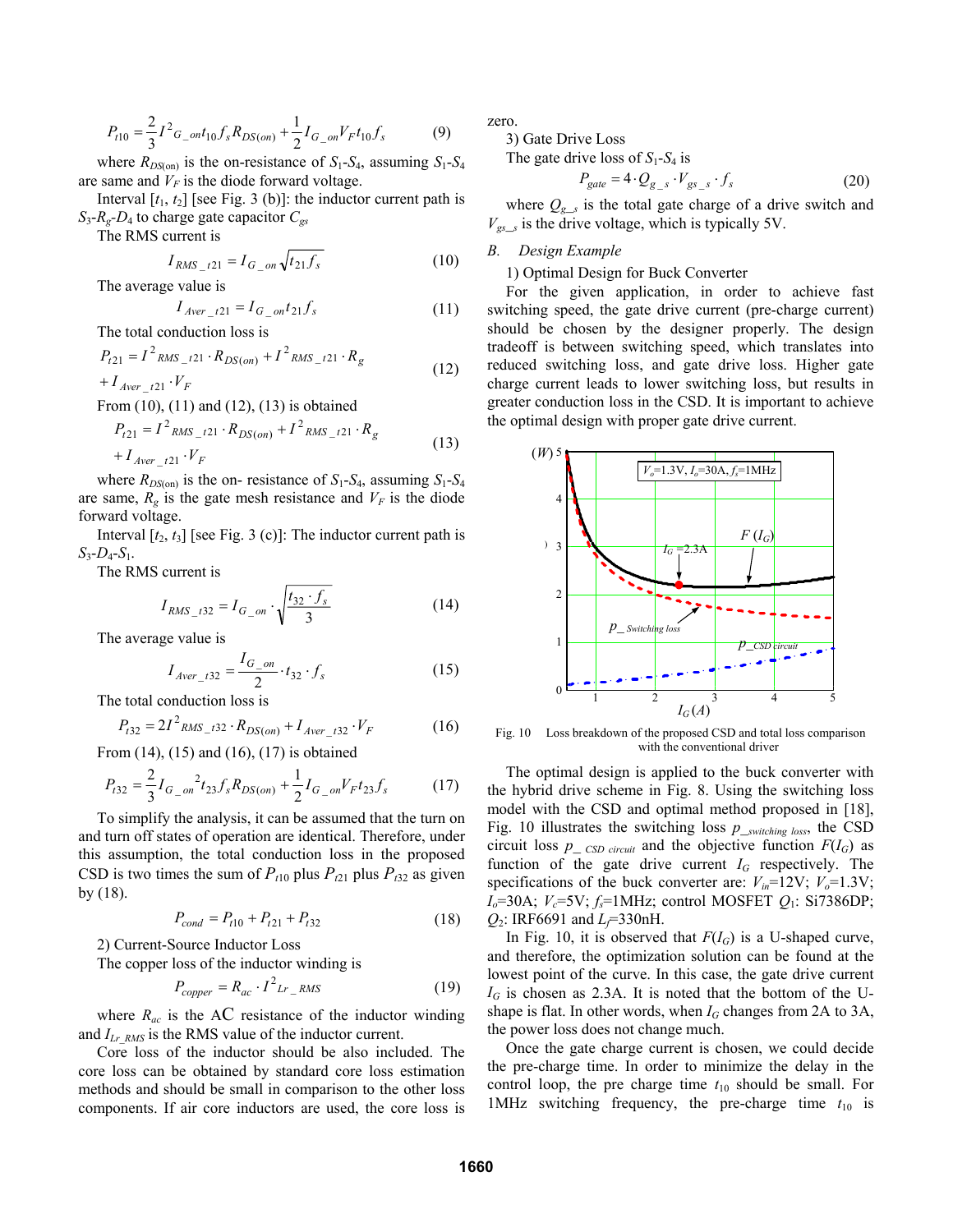typically 15ns (2% of the switching period).

From (4), (21) is obtained to calculate the required inductor value

$$
L_r = \frac{t_{10}}{2} \frac{V_D}{I_G} \tag{21}
$$

For  $t_{10}$ =15ns,  $V_D$ =5V and  $I_G$ =2.3A, the inductor value can be chosen as 18nH.

| Table I CSD design parameters           |                                    |
|-----------------------------------------|------------------------------------|
| <b>Circuit Parameters</b>               |                                    |
| Switching Frequency, $f_s$              | 1MHz                               |
| Gate Drive Voltage, $V_D$               | 5V                                 |
| <b>MOSFET</b>                           | <b>IRF6691 (Two</b><br>paralleled) |
| Total Gate Charge $@V_{gs} = 5V$        | 58nC                               |
| Internal Gate Resistance, $R_{\varphi}$ | 1Ω                                 |
| Driver Switches $S_1-S_2$               | <b>FDN335</b>                      |
| Diode Forward Voltage, $V_F$            | 0.7V                               |
| On Resistance $R_{DS(on)}$              | $70m\Omega$                        |
| Total Gate Charge $@V_{gs} = 5V$ :      | 3.5nC                              |
| Driver Inductor $L_r$                   | 1812SMS-22                         |
| Inductor Value $L_r$                    | 22nH                               |
| Driver Inductor Resistance              | $4.2m\Omega$                       |



Fig. 11 Loss breakdown of the proposed CSD and total loss comparison with the conventional source driver

## 2) Gate Energy Recovery for SRs

The loss analysis of the CSD circuit in Section III is also used to verify the gate energy recovery of the CSD. Fig. 11 shows the loss breakdown of the proposed CSD with the parameters in Table I. It is noted that compared to the voltage source driver, the total gate drive loss is reduced by  $67.8\%$ with the proposed CSD.

#### IV. EXPERIMENTAL RESULTS AND DISCUSSION

The specifications of the buck converter prototype are as follows: input voltage  $V_{in}$ =12V; output voltage  $V_o$ =1.0V-1.5V; output current  $I_0$ =30A; switching frequency  $f_s$ =1MHz; gate driver voltage  $V_c$ =5V. The PCB is six-layer with 4 oz copper. The components used in the circuit are listed as follows: *Q*1: Si7386DP; *Q*2: IRF6691; output filter inductance: *L<sub>F</sub>*=330nH (IHLP-5050CE-01, Vishay); current source inductor: *L<sub>r</sub>*=22nH (SMT 1812SMS-22N, Coilcraft); drive switches *S*1-*S*4: FDN335.

Fig. 12 shows the inductor current  $i_{Lr}$  and gate drive signals  $v_{GSO1}$  (control MOSFET). Its peak current value is 2.2A, which is the optimized value of the CSD drive current. The inductor current is discontinuous as expected. During the pre-charge time, the current ramps up linearly. After the precharge time, the inductor current continues to ramp up while charging the gate capacitance of the Si7386DP power MOSFET during the turn on interval. During this interval the average drive current is approximately 2A and the power MOSFET voltage charges from 0V to  $V_D$ =5V. After the power MOSFET turns on, the inductor current ramps back down to zero while the inductor energy is returned to drive voltage source.

Fig. 13 shows the gate drive signals  $v_{GSQ1}$  (control MOSFET) and  $v_{GSO2}$  (SR). It is observed that  $v_{GSO1}$  is smooth since the miller charge is removed fast by the constant inductor drive current. Moreover, the total rise time and fall time of  $v_{GSQ1}$  is less than 15ns, which means fast switching speed. The dead time between two drive voltages is fixed to avoid shoot-through and is minimized to reduce the SR body diode conduction loss.





The Predictive Gate Drive UCC 27222 from Texas Instruments was used as the conventional voltage driver. Fig. 14 shows the measured efficiency comparison between the